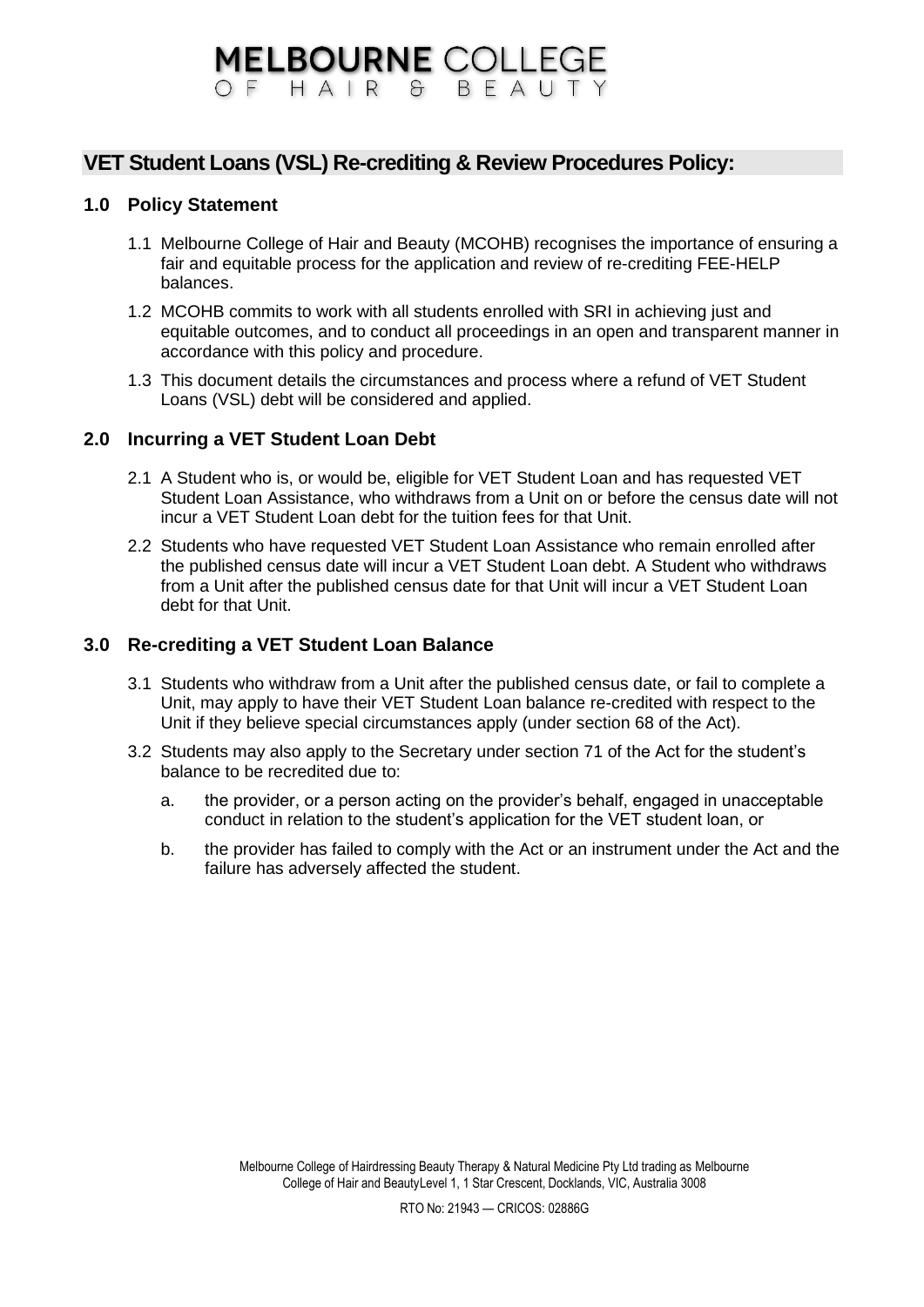- 3.3 Other considerations include:
	- applications for re-crediting under section 68 of the Act must be made within 12 months after the census day for the course, or the part of the course, concerned, or within that period as extended by MCOHB
	- applications for re-crediting under section 71 of the Act must be made within 5 years after the census day for the course, or the part of the course, concerned or within that period as extended by the Secretary
	- there is no charge for reconsideration or review of decisions, other than review by the Administrative Appeals Tribunal (AAT)
	- the Secretary of the Department of Education and Training may re-credit a student's FEE-HELP balance in relation to special circumstances if an approved course provider is unable to act or is being wound up or has been dissolved; or has failed to act and the Secretary is satisfied that the failure is unreasonable.
- 3.4 This process ensures that the MCOHB does not victimize or discriminate against a student for: seeking a review or reconsideration of a decision, using the provider grievance processes or procedures or making an application for re-crediting the student's FEE-HELP balance.

### **4.0 Special Circumstances**

- 4.1 If a Student withdraws from a Unit after the published census date for that Unit, or has been unable to successfully complete a unit, and believes this was due to special circumstances, the student may apply to have their FEE-HELP balance re-credited for the affected unit/s.
- 4.2 MCOHB will re-credit the Student's FEE-HELP Balance if it is satisfied that Special Circumstances apply where:
	- a. These circumstances are beyond their control, and
	- b. These circumstances did not make their full impact on the student until on, or after the census date; and
	- c. These circumstances were such that it was impracticable for the Student to complete the requirements for the Unit.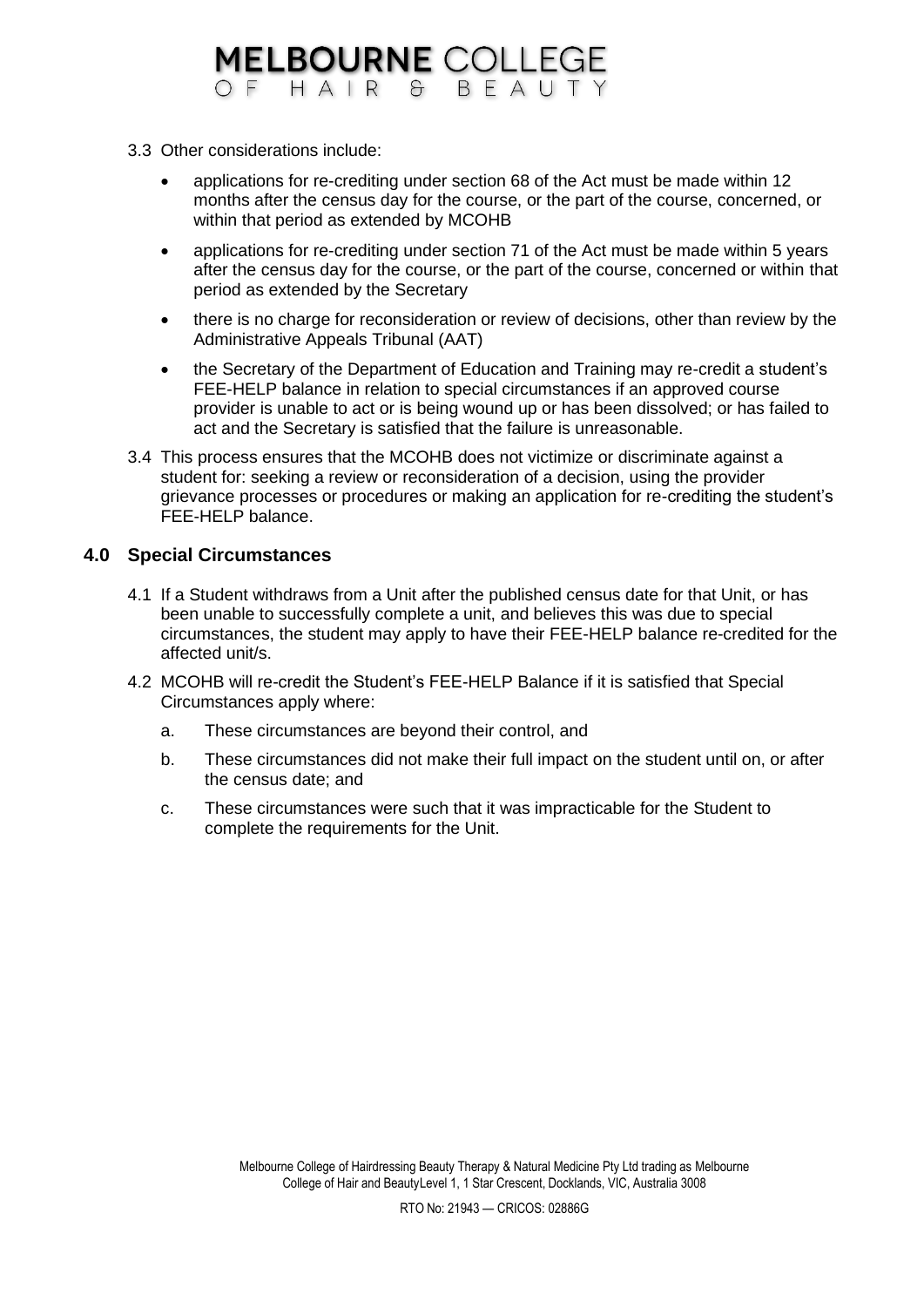#### **Meaning of 'special circumstances'**

#### *Special circumstances beyond a person's control*

4.3 Examples of circumstances that may be considered beyond a person's control might include a motor vehicle accident or the worsening of a serious illness.

#### **Special circumstances that do not make full impact until on or after the census date**

- 4.4 Circumstances could be considered not to make their full impact on the person until on or after the census day for the VET unit of study if the person's circumstances occurred:
	- before the census day, but worsen after that day
	- before the census day, but the full effect or magnitude did not become apparent until after that day; or
	- on or after the census day.
- 4.5 Students do not need to demonstrate they were unable to withdraw from the course prior to the census day.

#### **Special circumstances arising from pre-existing conditions**

- 4.6 A circumstance that first occurred before the census day may satisfy the special circumstances requirement where it worsens after that day, or the full effect or magnitude does not become apparent until after that day. For example, a person may have an illness or other underlying, pre‐existing condition or incapacity prior to the census day for a course, but that condition may worsen, or the person may suffer from an aggravation, deterioration or serious episode, after the census date.
- 4.7 Alternatively, the full implications of a person's condition may not have been apparent until after the census day. This may be because recovery does not go to plan, or the degree of disability or incapacity for study is not fully realised until after the census day.
- 4.8 MCOHB will consider whether the person's circumstances changed on or after the census day and when the full effect or magnitude of the circumstances became apparent, taking into account any additional circumstances, including continuation of a pre‐existing condition that may have affected the person on or after the census day.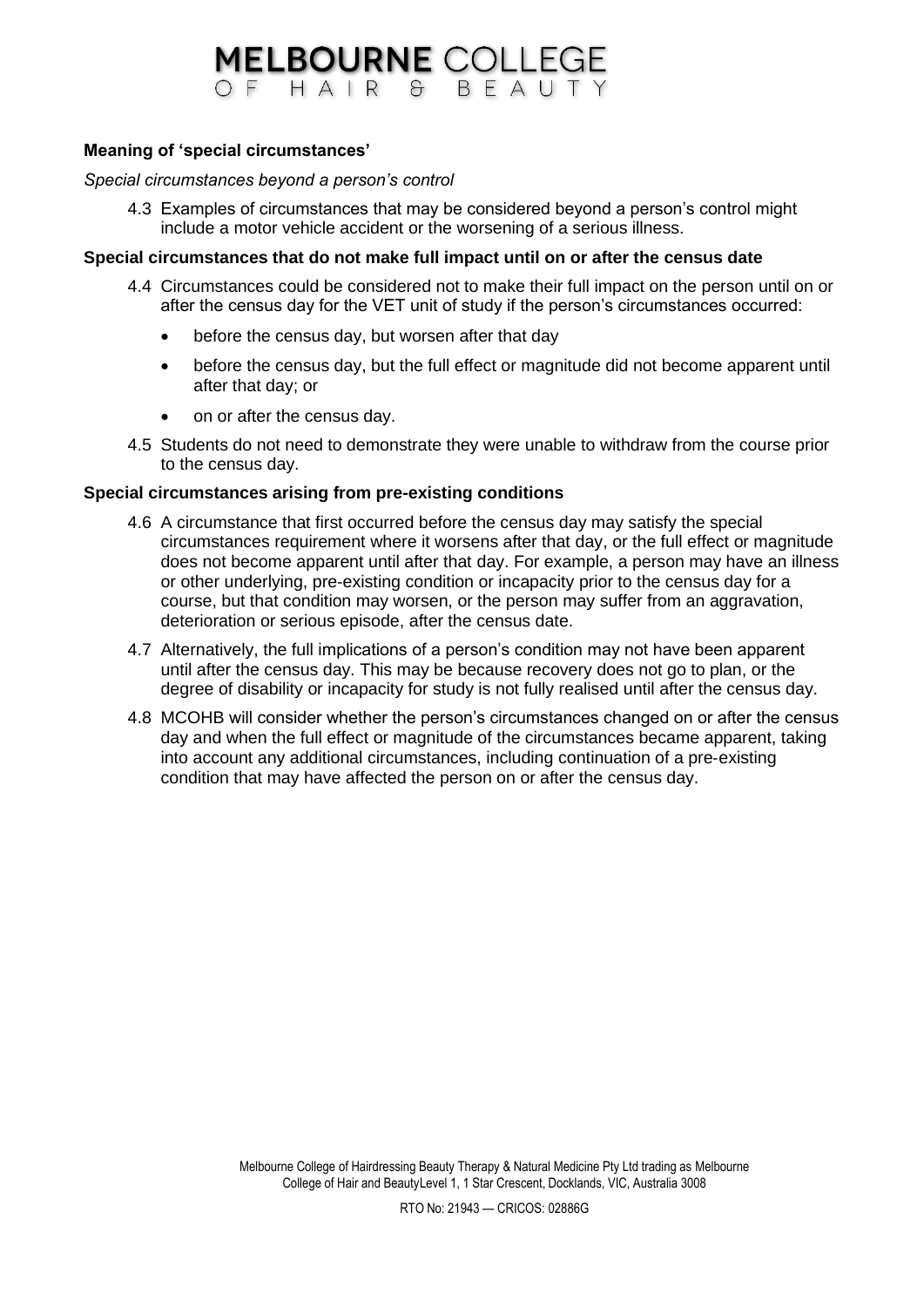### **5.0 Circumstances that made it impracticable to complete a course**

- 5.1 The term 'impracticable' is defined as 'not practicable, that which cannot be put into practice with the available means.
- 5.2 In considering whether circumstances are special circumstances because they make it impracticable for the student to complete the requirements of the course, or part of the course, during the student's enrolment, MCOHB will consider:
	- a. whether the student could do enough private study, or attend training sessions and other activities, or engage online, to meet course requirements
	- b. whether the student could complete any required assessable work, or demonstrate competencies required, and
	- c. whether the student could complete any other requirements arising from the student's inability to do the above.
- 5.3 Circumstances that make it impracticable for the person to complete the requirements for their course may include (among other things):
	- medical circumstances: for example, where a person's medical condition has changed to such an extent that they are unable to continue studying,
	- family or personal circumstances: for example, death or severe medical problems within a family, or unforeseen family financial difficulties which affect the student to such an extent that it is unreasonable to expect a person to continue studies, or
	- the student's employment related circumstances: for example, where a person's employment status or arrangements have changed so the person is unable to continue their studies and this change is beyond the person's control.
- 5.4 Circumstances may be considered not to make their full impact on the person until on or after the census day for the VET unit of study if the person's circumstances occurred:
	- before the census day, but worsened after that day; or
	- before the census day, but the full effect or magnitude did not become apparent until after that day; or
	- on or after the census day.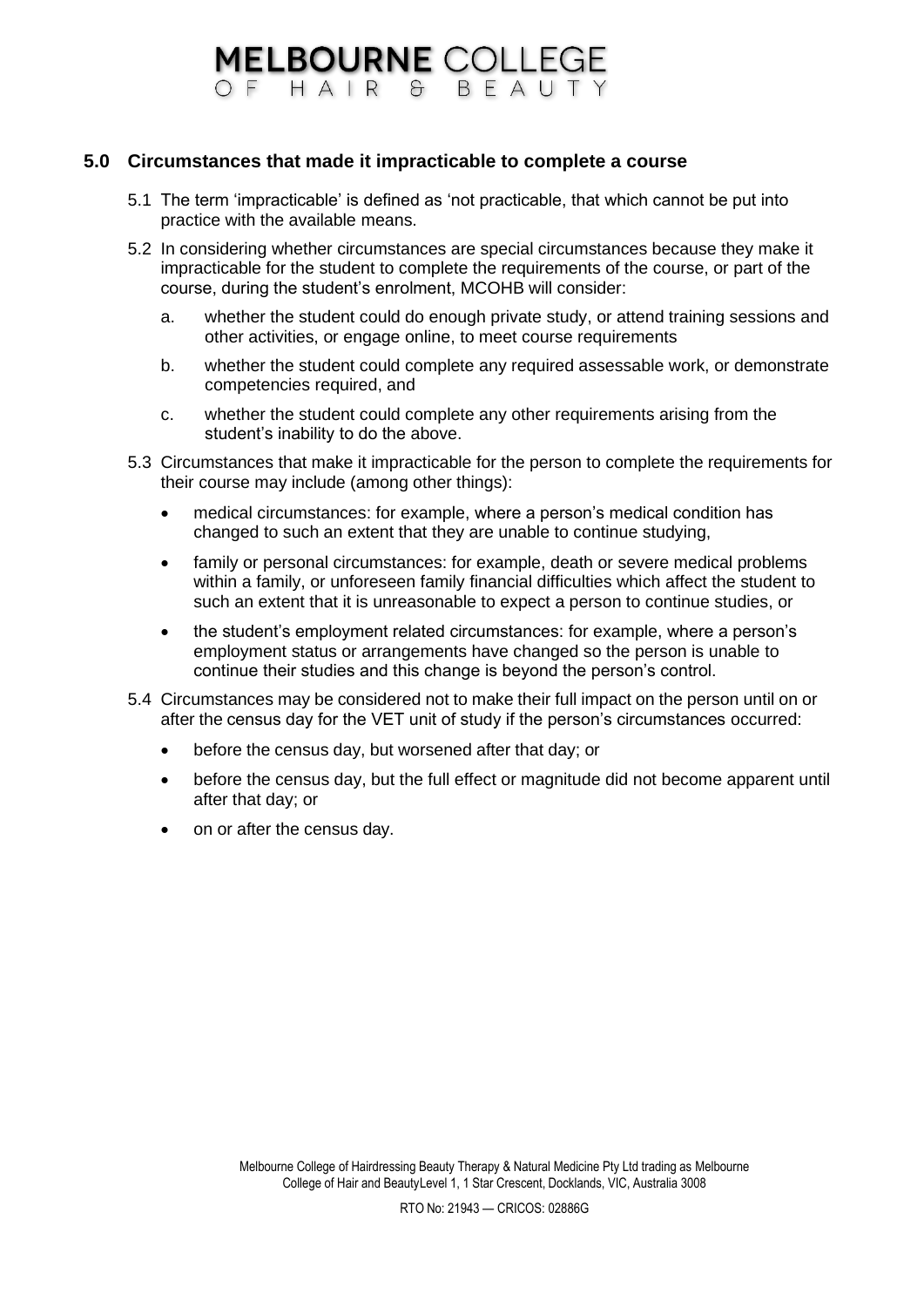### **MELBOURNE COLLEGE**<br>OF HAIR & BEAUTY

### **6.0 Supporting Documentation**

- 6.1 Your application for re-credit/remission will be considered on its merits in conjunction with the supporting documentation you provide. Your supporting documentation should provide enough detail for MCOHB to make an informed decision regarding your case for re-credit/remission.
- 6.2 It is very important that you provide independent supporting documentation to support your claims. It is not enough to provide only a personal statement outlining your special circumstances. Depending on your reasons for applying for re-credit/remission you may also need to provide a statement from a doctor, counsellor, or your employer to verify your claims.
- 6.3 Statements made by parents, husbands/wives/partners, close relatives or friends are not considered to be:
	- "Independent documentation" for these purposes.
- 6.4 Supporting documentation should include:
	- a. For medical reasons a statement from a doctor indicating:
		- the date your medical condition began or changed;
		- how your condition affected your ability to study; and
		- when it became apparent that you could not continue with your studies.
	- b. For family/personal reasons a statement from a doctor, counsellor or independent member of the community (e.g. Justice of the Peace or a Minister of Religion) indicating:
		- the date your personal circumstance began or changed;
		- how your circumstance affected your ability to study; and
		- when it became apparent that you could not continue with your studies. For employment related reasons – a statement from your employer indicating:
		- your previous work hours and location;
		- your current work hours and location; and
		- the reason for changed hours and/or location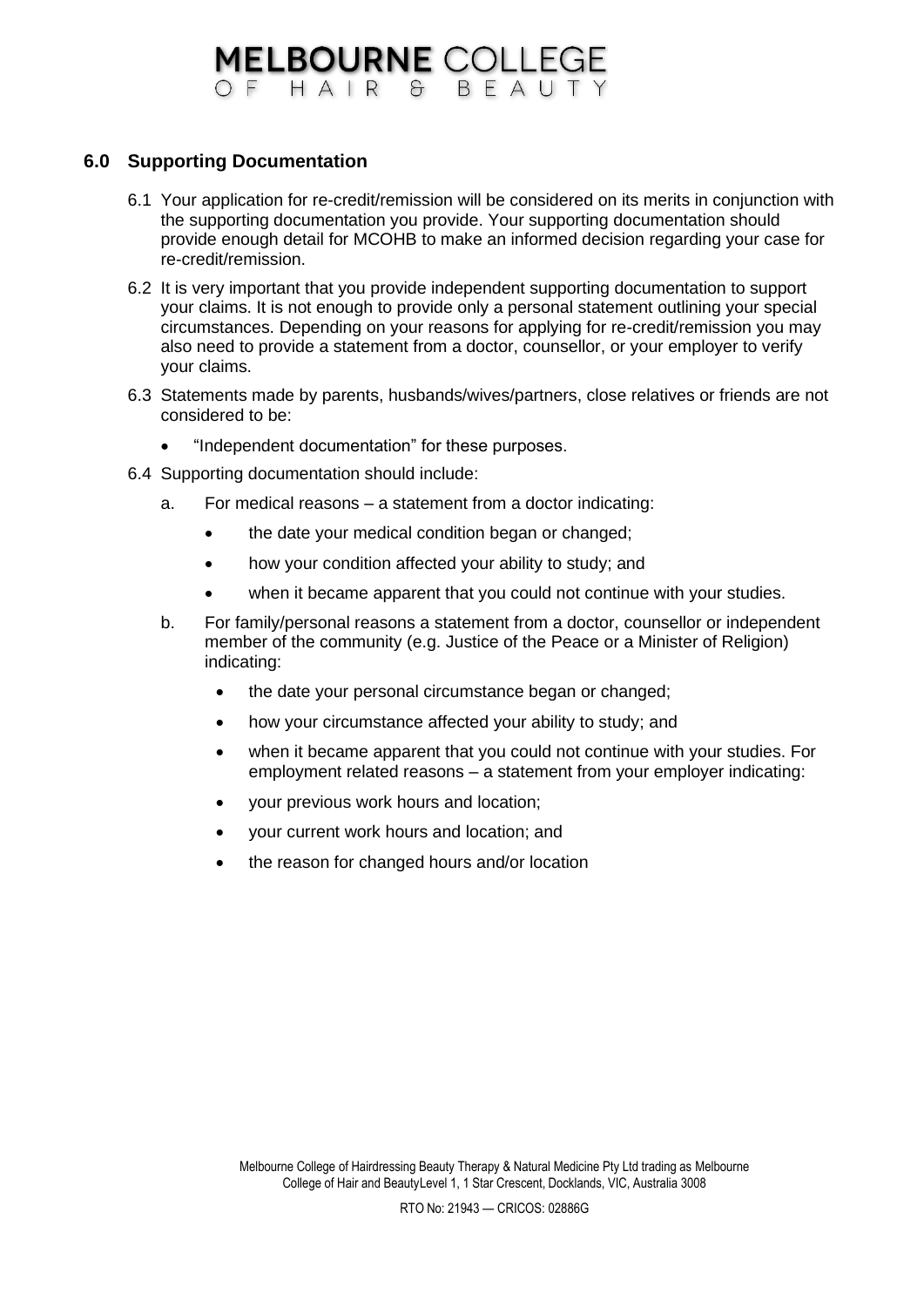### **MELBOURNE COLLEGE** OF HAIR & BFAUTY

### **7.0 Re-credit of a Student's FEE-HELP balance the process**

- 7.1 Each application for re-credit of a student's FEE-HELP balance will be considered on its merits together with all supporting documentation substantiating the special circumstances claim. There is no charge to undertake this process.
- 7.2 Under section 68 of the Act, MCOHB must re-credit a student's FEE-HELP balance if:
	- The student applies to SRI in writing for the re-credit; and
	- They made the application within 12 months of the census day for the course concerned; and
	- MCOHB is satisfied that special circumstances (as defined in section 4 of this policy) prevented, or will prevent, the student from completing the requirements for the course, or the part of the course.
- 7.3 The Director of Studies is the designated VET Student Loan officer (VSL officer) for MCOHB.
- 7.4 The VSL officer is responsible for the assessment of a student's request for a re-credit of their FEE-HELP balance due to special circumstances and for the initial decision regarding the request.
- 7.5 A Student must apply in writing to the VSL officer within 12 months of the withdrawal date at either reception @mcohb.ecu.au or Melbourne College of Hair and Beauty, Level 1, 1 Star Crescent Docklands Vic 3008 or if the student has not withdrawn, within 12 months of the specified completion date of the Unit.
- 7.6 MCOHB has the discretion to waive this requirement if it is satisfied that it was not possible for the application to be made within the 12-month period. Relevant supporting documentation will be required to substantiate the claim.
- 7.7 The application for re-crediting a FEE-HELP balance must include details of the:
	- a. Unit(s) for which a student is seeking a FEE-HELP balance re-credited and
	- b. Special circumstances as referred to above, including supporting documentation.
	- c. MCOHB will consider each application within 28 days of receipt of the application. It will consider each request to re-credit a FEE-HELP balance in accordance with the requirements of the Act. Applicants will be notified in writing of the decision within 28 days.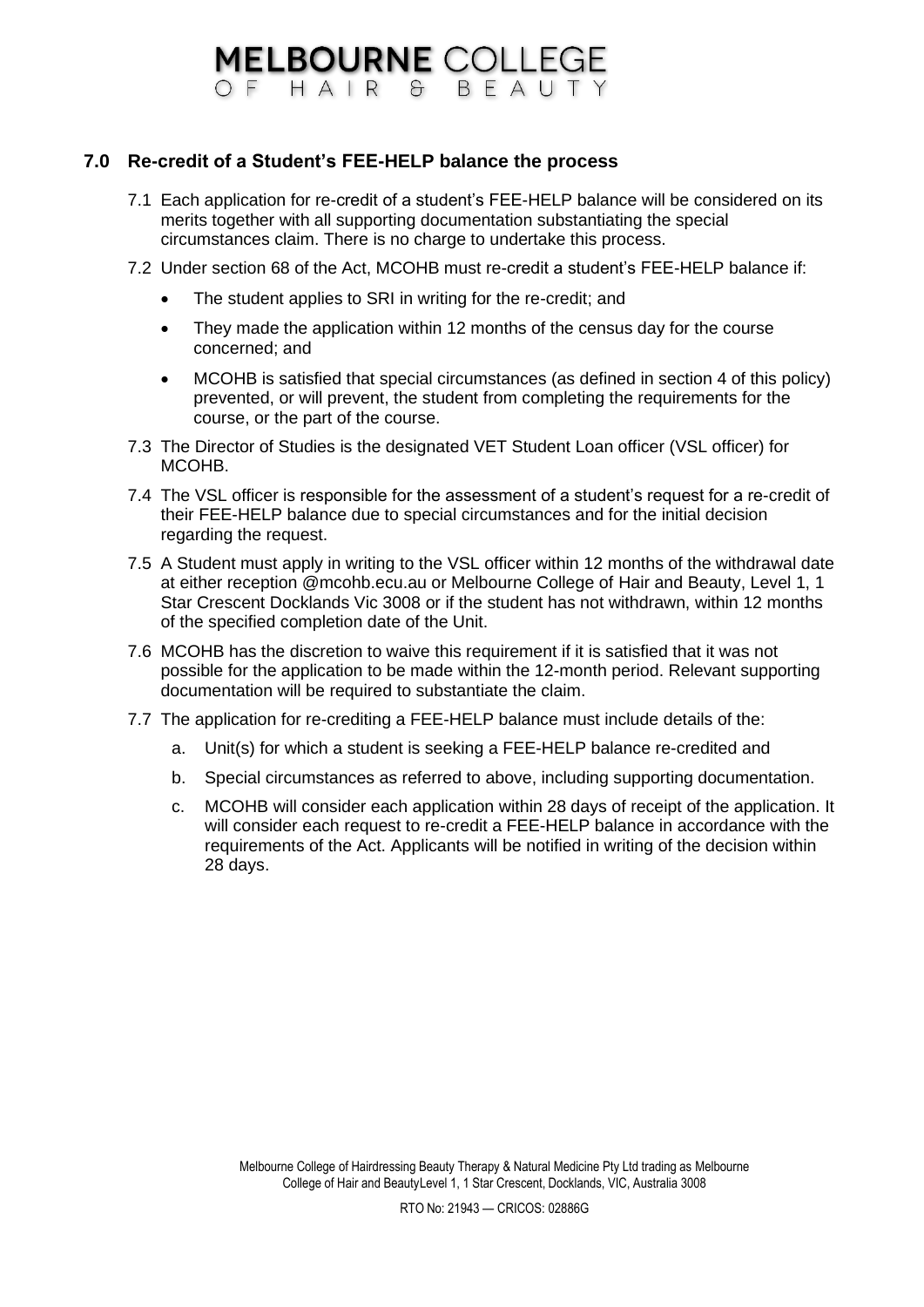### **8.0 Review of Decision**

- 8.1 Where MCOHB decides **NOT** to re-credit a student's FEE-HELP balance that decision may be subject to review.
- 8.2 If a student is not satisfied with the decision made by MCOHB, the Student may apply, within 28 days of the receipt of the original decision, for a review of the decision. The application for review must:
	- Be made within 28 days of receipt of the original decision
	- Include the date of the original decision
	- State fully the reasons for applying for the review
	- Include any additional relevant evidence
- 8.3 Applications should be made in writing to the Chief Executive Officer (CEO) at [support@mcohb.edu.au](mailto:support@mcohb.edu.au) or Melbourne College of Hair and Beauty, Level 1, 1 Star Crescent Docklands Vic 3008.
- 8.4 The reviewing officer makes any decisions relating to a request for recrediting of a FEE-HELP balance. This review will be free of charge to the student.
- 8.5 Note: The Review Officer is senior to the designated VSL officer responsible for the original decision and was not involved in making the original decision to be reviewed.
- 8.6 The Review Officer will:
- 8.7 Acknowledge receipt of the application for review of a decision in writing within 10 working days; and Inform the student that if the review officer has not advised them of a decision within 45 days of receipt of the application for review, it is taken that the review officer has confirmed the original decision.
- 8.8 The Review Officer will then:
	- a. Review the information from the original decision and then assess any new evidence provided by the student.
	- b. Provide written notice to the student of the decision, setting out the reasons for the decision.
	- c. Inform the Student of their right to apply to the Administrative Appeals Tribunal if they disagree with the Review Decision, and timelines involved (see below).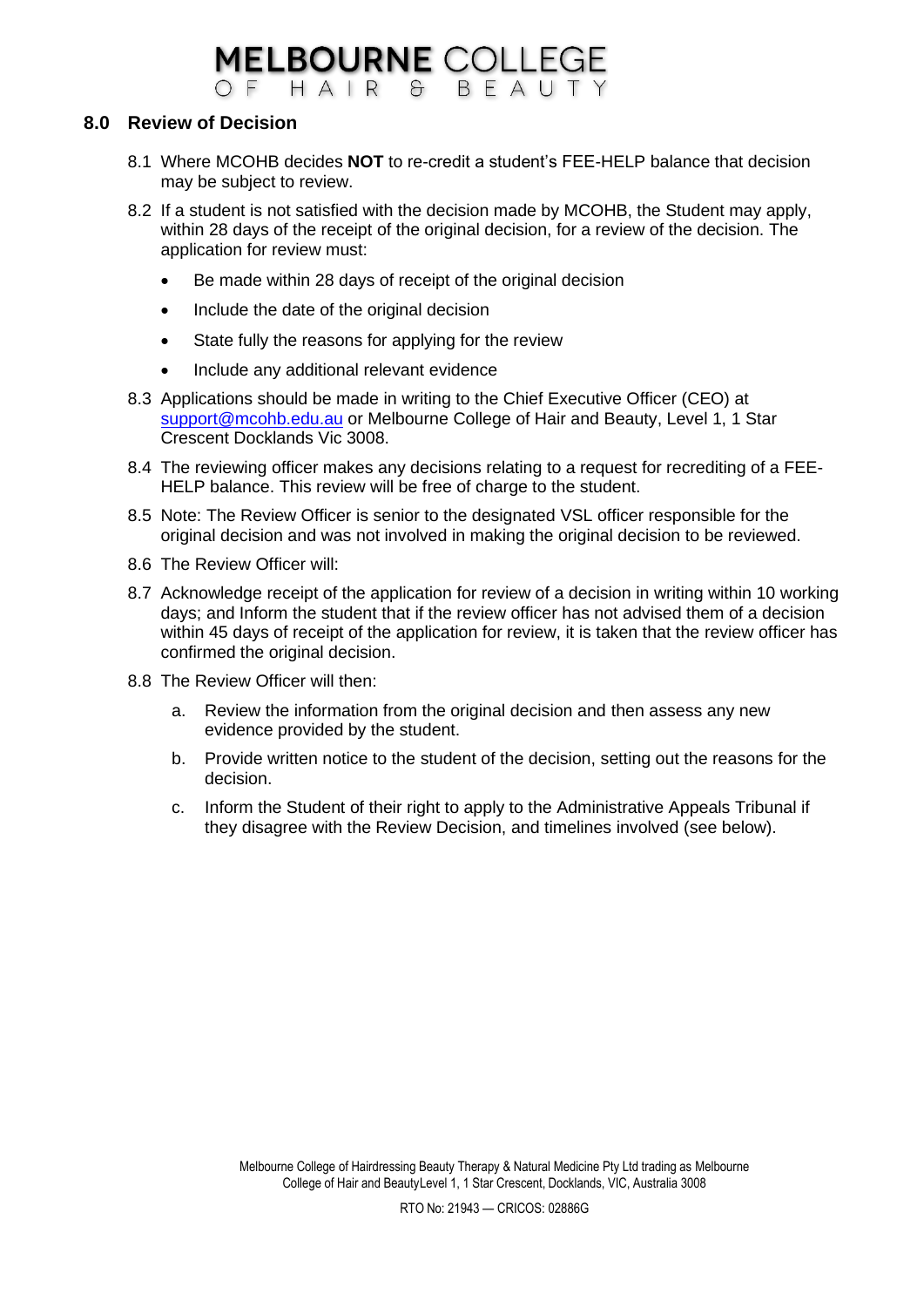#### **MELBOURNE COLLEGE** OF HAIR & RFAUTY

### **9.0 Reconsideration without application**

- 9.1 MCOHB may reconsider a reviewable decision if the decision maker is satisfied that there is sufficient reason to do so.
- 9.2 MCOHB may reconsider the decision whether:
	- a. an application for reconsideration of the decision has been made; or
	- b. the decision has been reconsidered; or
	- c. an application has been made for review of the reconsidered decision by the Administrative Appeals Tribunal.
- 9.3 After reconsidering the reviewable decision, MCOHB must reconsider the decision and:
	- Confirm the decision; or
	- Vary the decision; or
	- Set the decision aside and substitute a new decision.
- 9.4 The reviewing officer's decision (the reconsidered decision) to confirm, vary or set aside the reviewable decision takes effect:
	- on the day specified in the reconsidered decision; or
	- if a day is not specified on the day on which the reconsidered decision is made.
- 9.5 MCOHB must give the person written notice of the reconsidered decision to the person to whom the decision relates.
- 9.6 The notice must:
	- 1. be given within a reasonable period after the reconsidered decision is made; and
	- 2. contain a statement of the reasons for the reconsidered decision,
	- 3. advise the person of their right to review by the AAT.

### **10.0 Reporting the Remission to the Department**

- 10.1 Where a decision results in the re-crediting of a person's FEE-HELP balance, MCOHB will be notified and must report this outcome via submission of a Higher Education Information Management System revision file.
- 10.2 MCOHB must repay to the Commonwealth any amounts of VET Student Loan received from the Commonwealth on the person's behalf through subsequent reconciliations, unless otherwise advised the by Commonwealth.

### **11.0 Application to Secretary for re-crediting**

- 11.1 A student may apply to the Secretary of Commonwealth Department of Education (the Secretary) for the re-crediting of the student's FEE-HELP balance, under section 71 of the Act, where:
- 11.2 M C O H B or a person acting on behalf of M C O H B engaged in unacceptable conduct in relation to the student's application for the VET student loan; or

Melbourne College of Hairdressing Beauty Therapy & Natural Medicine Pty Ltd trading as Melbourne College of Hair and BeautyLevel 1, 1 Star Crescent, Docklands, VIC, Australia 3008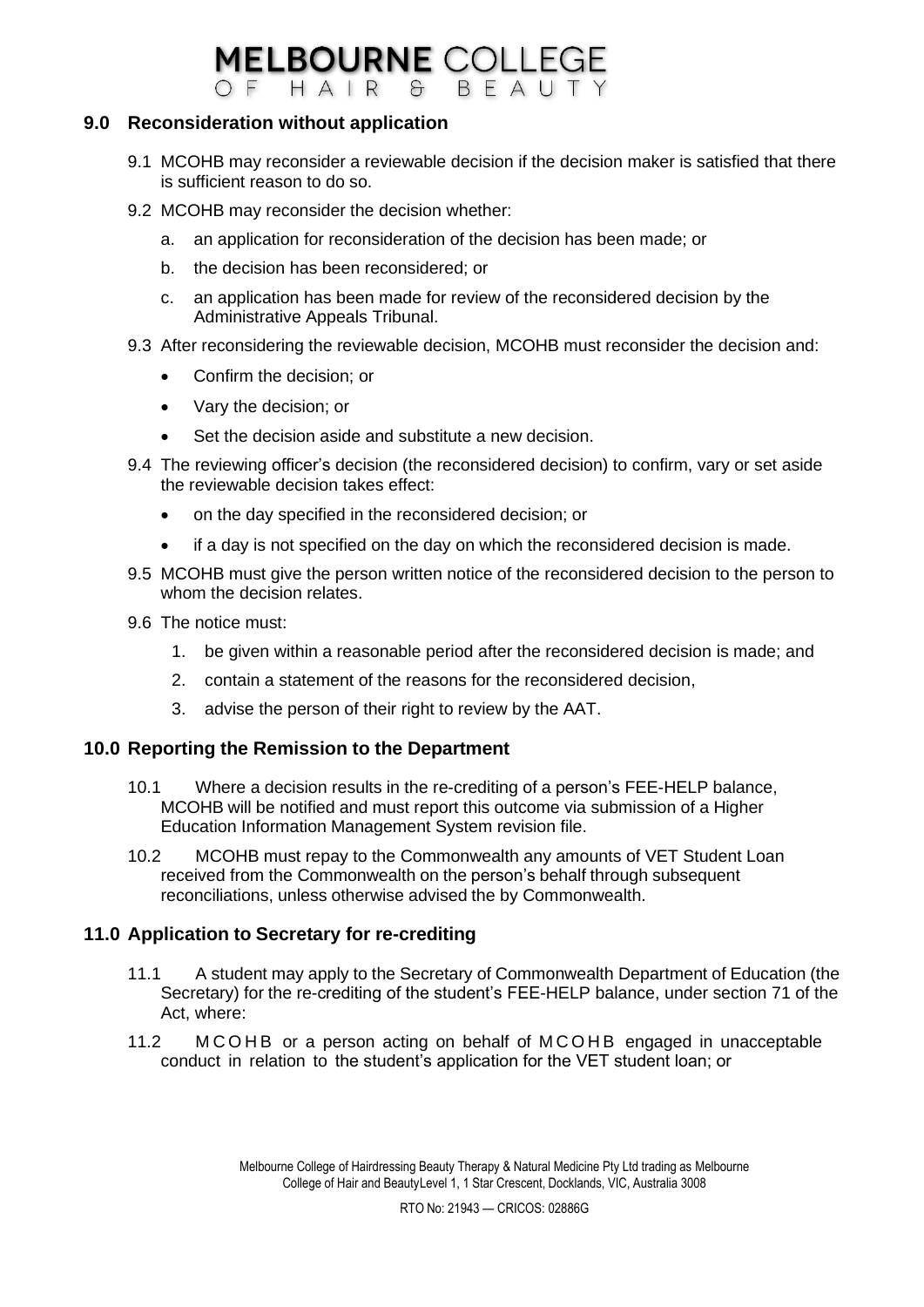#### **MELBOURNE COLLEGE** OFHAIR BEAUTY  $\mathcal{F}$

- 11.3 MCOHB has failed to comply with the Act or an instrument under the Act and the failure has adversely affected the student
- 11.4 Unacceptable conduct includes:
	- a. unconscionable conduct (whether or not a particular individual is identified as having been disadvantaged by the conduct); or
	- b. misleading or deceptive conduct; or
	- c. the making of a representation with respect to any future matter, such as the doing of, or the refusing to do, any act, if the maker of the representation does not have reasonable grounds for making the representation; or
	- d. advertising tuition fees for the course where there are reasonable grounds for believing that SRI will not be able to provide the course for those fees; or
	- e. use of physical force, or harassment or coercion, in connection with the application or enrolment in the course.
- 11.5 An application to the Secretary for re-crediting must be made in writing and be within 5 years of the census day of the course, or within that period as extended by the **Secretary**
- 11.6 The Secretary may re-credit a student's FEE-HELP balance in relation to special circumstances if MCOHB:
	- is unable to act or is being wound up or has been dissolved; or
	- has failed to act and the Secretary is satisfied that the failure is unreasonable.

### **12.0 Reconsideration by the Administration Appeals Tribunal**

- 12.1 At the time of the original decision, and at the time of the subsequent Review Decision, the student will be notified of their review rights and responsibilities. The relevant officer will inform a student in writing of their right to appeal to the Administrative Appeals Tribunal (AAT) if they are not satisfied with the outcome and the contact details of the closest AAT office and the approximate costs of lodging an appeal and the details of when that payment is due.
- 12.2 The Application must be lodged at the AAT within 28 days of receiving written notice of the Review Decision. This time limitation can be extended in limited circumstances by order of the AAT.
- 12.3 Full details of the application process and fees payable are available on the AAT Registry's website: [www.aat.gov.au .](http://www.aat.gov.au/) An application fee may have to be paid. Applications cannot proceed until the fee has been paid or waived.
- 12.4 Applications for fee waiver must be made to the AAT. Refer to the AAT website for more details.

Melbourne College of Hairdressing Beauty Therapy & Natural Medicine Pty Ltd trading as Melbourne College of Hair and BeautyLevel 1, 1 Star Crescent, Docklands, VIC, Australia 3008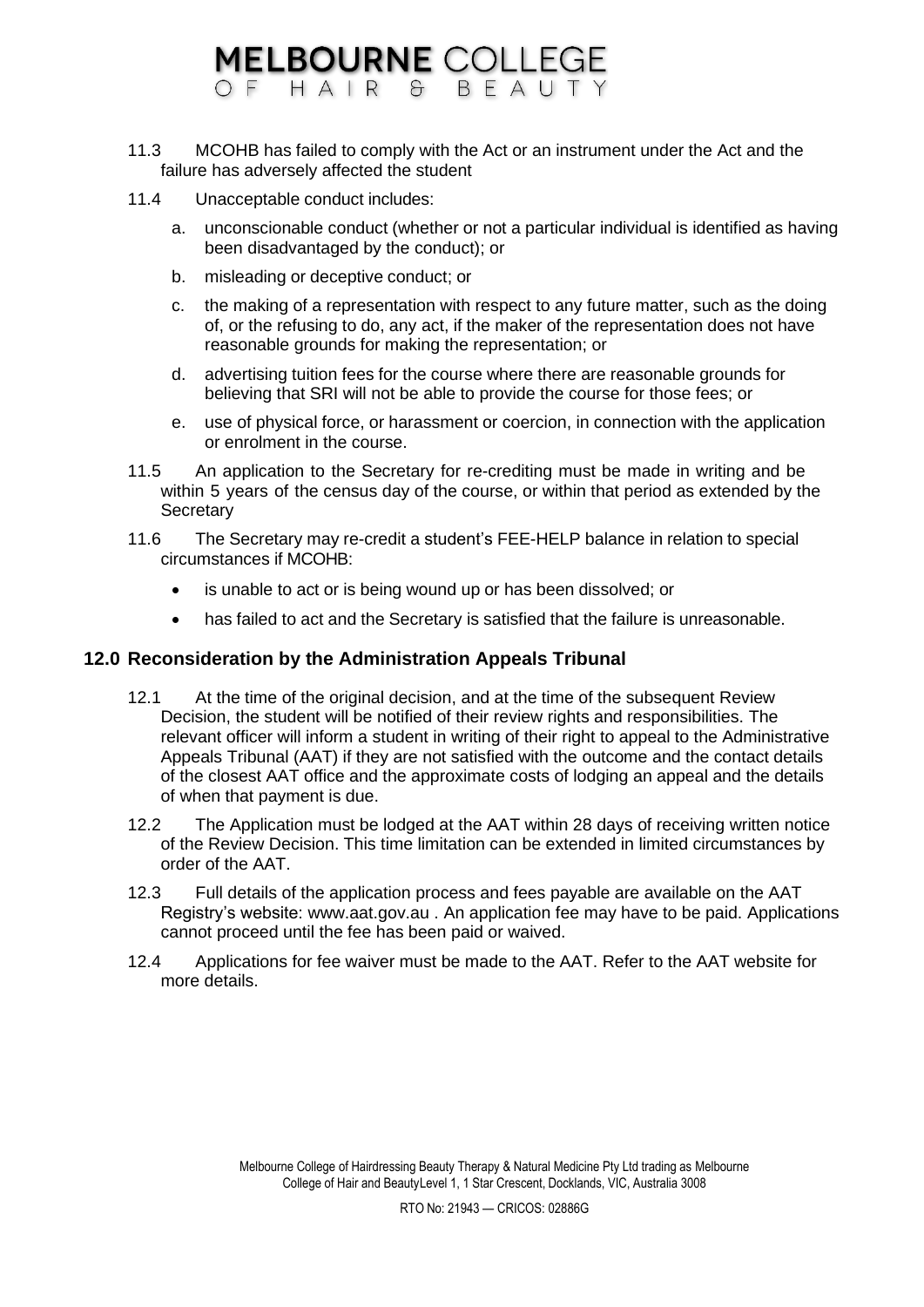12.5 The Secretary of the department, or the Secretary's delegate, will be the respondent for cases that are brought before the AAT. Upon the department's receipt of a notification from the AAT, the department will notify MCOHB that an appeal has been lodged. Upon receipt of this notification from the department, the Review Officer will provide the department with copies of all the documents that are relevant to the appeal within five (5) business days.

### **END OF DOCUMENT**

Melbourne College of Hairdressing Beauty Therapy & Natural Medicine Pty Ltd trading as Melbourne College of Hair and BeautyLevel 1, 1 Star Crescent, Docklands, VIC, Australia 3008

RTO No: 21943 — CRICOS: 02886G